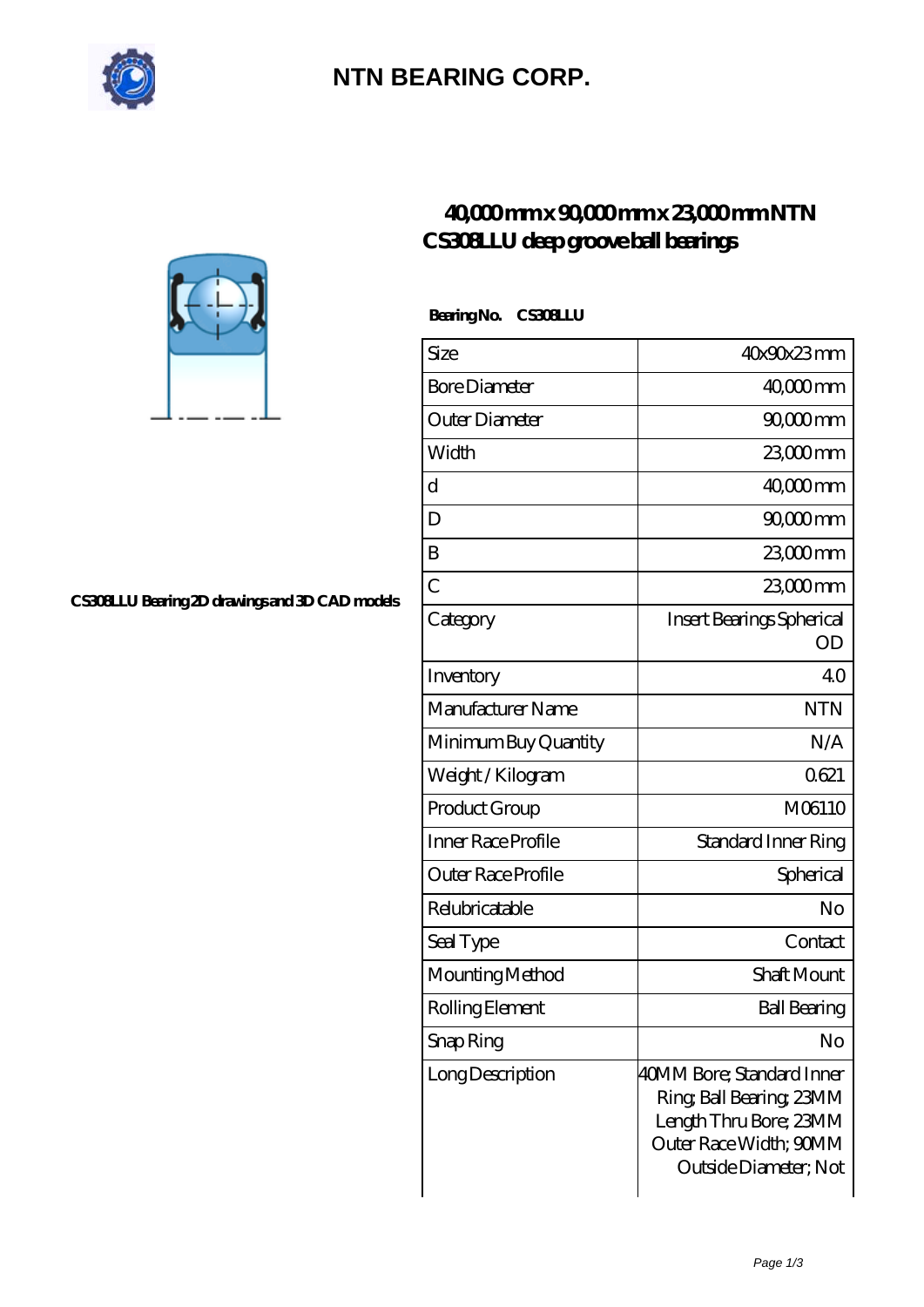

## **[NTN BEARING CORP.](https://m.andyeveland.com)**

|                          | Relubricatable; Contact<br>Seal; Shaft Mount Mounting<br>Method; No Snap Ring |
|--------------------------|-------------------------------------------------------------------------------|
| Inch - Metric            | Metric                                                                        |
| Other Features           | Single Row   Heavy Duty  <br>Metric                                           |
| Category                 | <b>Insert Bearings</b>                                                        |
| <b>UNSPSC</b>            | 31171536                                                                      |
| Harmonized Tariff Code   | 8482105000                                                                    |
| Noun                     | Bearing                                                                       |
| Keyword String           | <b>Insert</b>                                                                 |
| Manufacturer URL         | http://www.ntnamerica.co<br>m                                                 |
| Manufacturer Item Number | <b>CS308LLU</b>                                                               |
| Weight/LBS               | 1.367                                                                         |
| Length Thru Bore         | Q906Inch   23 Millimeter                                                      |
| Bore                     | 1.575 Inch   40 Millimeter                                                    |
| Outer Race Width         | 0906Inch   23 Millimeter                                                      |
| Outside Diameter         | 3543Inch   90Millimeter                                                       |
| bore diameter:           | 40 <sub>mm</sub>                                                              |
| static load capacity.    | 24000N                                                                        |
| outside diameter:        | 90 <sub>mm</sub>                                                              |
| precision rating         | ClassO                                                                        |
| overall width:           | 23mm                                                                          |
| finish/coating           | Uncoated                                                                      |
| bore type:               | Round                                                                         |
| bearing material:        | Through Hardened Steel                                                        |
| closure type:            | Double Sealed                                                                 |
| cage material:           | Steel                                                                         |
| rowtype & fill slot:     | Single Row Non-Fill Slot                                                      |
| inner ring width:        | 23mm                                                                          |
| snap ring included:      | Without Snap Ring                                                             |
| outer ring width:        | $23$ mm                                                                       |
|                          |                                                                               |